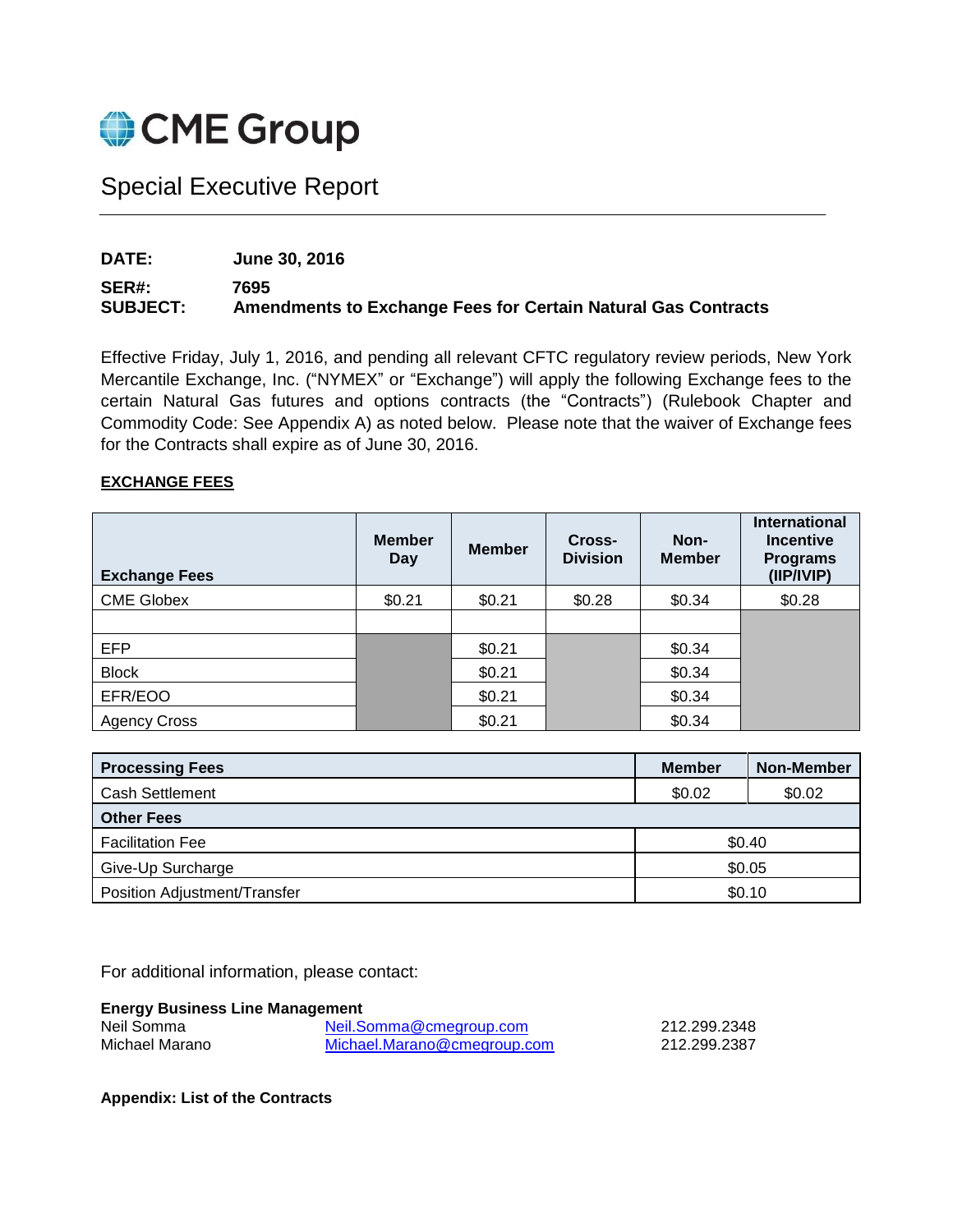| <b>Rulebook</b><br><b>Chapter</b> | <b>Clearing</b><br>Code    | <b>Contract Title</b>                                                  |
|-----------------------------------|----------------------------|------------------------------------------------------------------------|
| 876                               | <b>B4</b>                  | Algonquin City-Gates Natural Gas (Platts IFERC) Basis Futures          |
| 767                               | <b>ND</b>                  | ANR, Louisiana Natural Gas (Platts IFERC) Basis Futures                |
| 627                               | <b>NE</b>                  | ANR, Oklahoma Natural Gas (Platts IFERC) Basis Futures                 |
| 517                               | $\boldsymbol{\mathsf{NB}}$ | <b>Chicago Natural Gas (Platts IFERC) Basis Futures</b>                |
| 633                               | C1                         | <b>CIG Rockies Natural Gas (Platts IFERC) Basis Futures</b>            |
| 622                               | TC                         | Columbia Gas TCO (Platts IFERC) Basis Futures                          |
| 638                               | GL                         | Columbia Gulf, Louisiana Natural Gas (Platts IFERC) Basis Futures      |
| 428                               | <b>52</b>                  | Columbia Gulf, Mainline Natural Gas (Platts IFERC) Basis Futures       |
| 808                               | <b>DW</b>                  | Dawn Natural Gas (Platts IFERC) Basis Futures                          |
| 630                               | PE                         | <b>Demarc Natural Gas (Platts IFERC) Basis Futures</b>                 |
| 632                               | $\overline{\mathsf{PG}}$   | Dominion, South Point Natural Gas (Platts IFERC) Basis Futures         |
| 807                               | PW                         | <b>Enable Natural Gas (Platts IFERC) Basis Futures</b>                 |
| 429                               | 8Α                         | Florida Gas, Zone 2 Natural Gas (Platts IFERC) Basis Futures           |
| 806                               | FP                         | Florida Gas, Zone 3 Natural Gas (Platts IFERC) Basis Futures           |
| 509                               | HB                         | Henry Hub Natural Gas (Platts IFERC) Basis Futures                     |
| 518                               | <b>NH</b>                  | Houston Ship Channel Natural Gas (Platts IFERC) Basis Futures          |
| 768                               | ΝV                         | Kern River Natural Gas (Platts IFERC) Basis Futures                    |
| 623                               | PB                         | Malin Natural Gas (Platts IFERC) Basis Futures                         |
| 619                               | <b>NF</b>                  | MichCon Natural Gas (Platts IFERC) Basis Futures                       |
| 629                               | <b>NL</b>                  | NGPL Mid-Con Natural Gas (Platts IFERC) Basis Futures                  |
| 625                               | PD                         | <b>NGPL TexOk Natural Gas (Platts IFERC) Basis Futures</b>             |
| 430                               | 8X                         | OneOk, Oklahoma Natural Gas (Platts IFERC) Basis Futures               |
| 525                               | PH                         | Panhandle Natural Gas (Platts IFERC) Basis Futures                     |
| 620                               | PM                         | Permian Natural Gas (Platts IFERC) Basis Futures                       |
| 624                               | PC                         | <b>PG&amp;E Citygate Natural Gas (Platts IFERC) Basis Futures</b>      |
| 524                               | <b>NR</b>                  | Rockies Natural Gas (Platts IFERC) Basis Futures                       |
| 519                               | NJ                         | San Juan Natural Gas (Platts IFERC) Basis Futures                      |
| 437                               | 9Α                         | SoCal City-Gate Natural Gas (Platts IFERC) Basis Futures               |
| 520                               | <b>NS</b>                  | SoCal Natural Gas (Platts IFERC) Basis Futures                         |
| 804                               | SZ                         | Southern Natural, Louisiana Natural Gas (Platts IFERC) Basis Futures   |
| 431                               | 8Z                         | Southern Star, Tx.-Okla.-Kan. Natural Gas (Platts IFERC) Basis Futures |
| 628                               | NΚ                         | <b>Sumas Natural Gas (Platts IFERC) Basis Futures</b>                  |
| 770                               | ΝM                         | Tennessee 500 Leg Natural Gas (Platts IFERC) Basis Futures             |
| 432                               | 6Z                         | Tennessee 800 Leg Natural Gas (Platts IFERC) Basis Futures             |
| 771                               | <b>NQ</b>                  | Tennessee Zone 0 Natural Gas (Platts IFERC) Basis Futures              |
| 641                               | TX                         | <b>TETCO STX Natural Gas (Platts IFERC) Basis Futures</b>              |
| 621                               | <b>NX</b>                  | Texas Eastern Zone M-3 Natural Gas (Platts IFERC) Basis Futures        |
| 434                               | 9F                         | Texas Gas, Zone 1 Natural Gas (Platts IFERC) Basis Futures             |
| 435                               | 8E                         | Transco Zone 1 Natural Gas (Platts IFERC) Basis Futures                |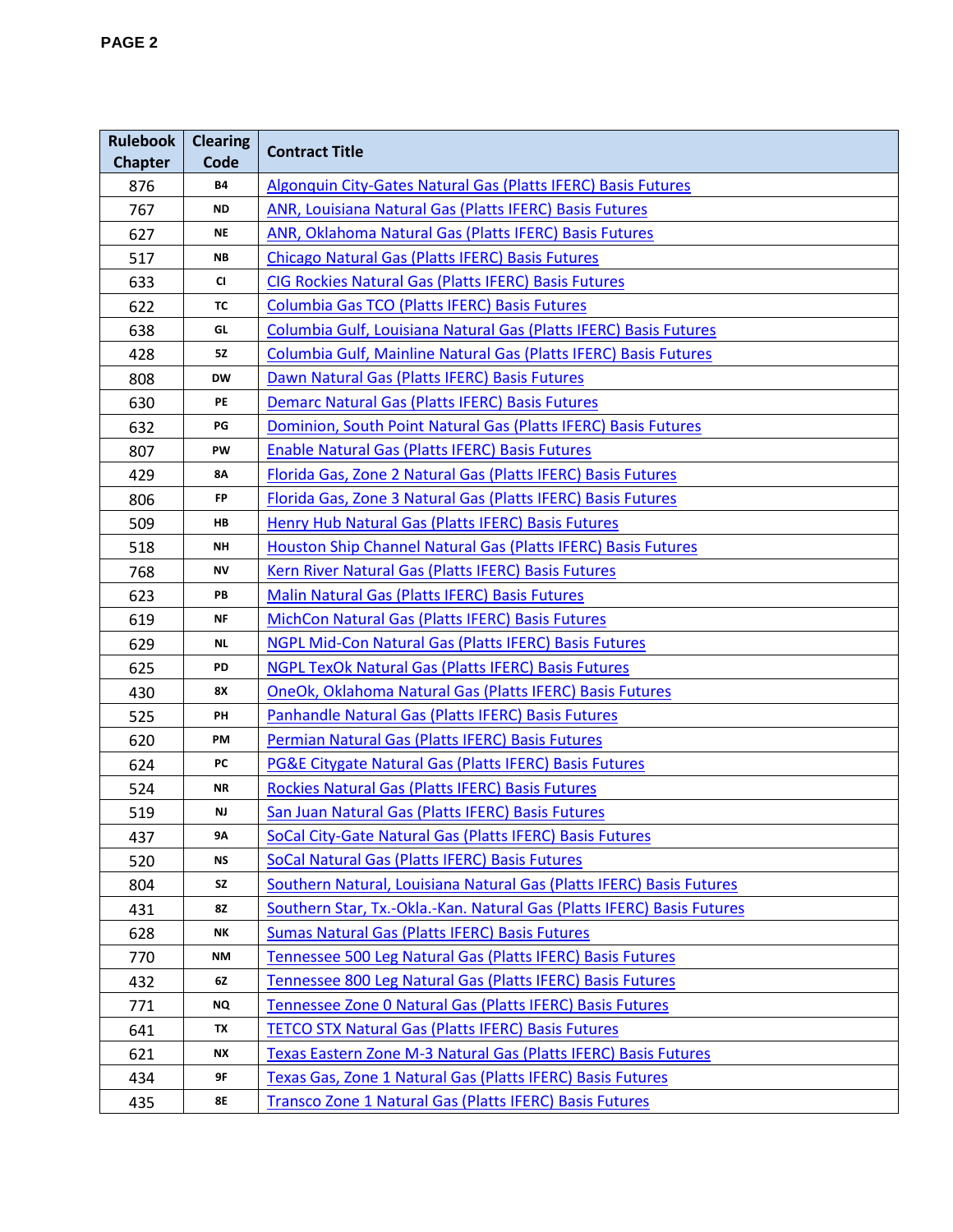| 639  | <b>CZ</b>      | <b>Transco Zone 3 Natural Gas (Platts IFERC) Basis Futures</b>             |
|------|----------------|----------------------------------------------------------------------------|
| 805  | TR             | Transco Zone 4 Natural Gas (Platts IFERC) Basis Futures                    |
| 521  | <b>NZ</b>      | Transco Zone 6 Natural Gas (Platts IFERC) Basis Futures                    |
| 1295 | TZ6            | Transco Zone 6 Non-N.Y. Natural Gas (Platts IFERC) Basis Futures           |
| 631  | PF             | Ventura Natural Gas (Platts IFERC) Basis Futures                           |
| 634  | NW             | Waha Natural Gas (Platts IFERC) Basis Futures                              |
| 709  | C8             | Algonquin City-Gates Natural Gas (Platts Gas Daily) Swing Futures          |
| 707  | K6             | <b>ANR, Louisiana Natural Gas (Platts Gas Daily) Swing Futures</b>         |
| 816  | SQ             | ANR, Oklahoma Natural Gas (Platts Gas Daily) Swing Futures                 |
| 750  | SS             | <b>Chicago Natural Gas (Platts Gas Daily) Swing Futures</b>                |
| 892  | U8             | CIG Rockies Natural Gas (Platts Gas Daily) Swing Futures                   |
| 884  | A1             | <b>Columbia Gas TCO (Platts Gas Daily) Swing Futures</b>                   |
| 678  | J6             | Columbia Gulf, Louisiana Natural Gas (Platts Gas Daily) Swing Futures      |
| 649  | X <sub>2</sub> | Columbia Gulf, Mainline Natural Gas (Platts Gas Daily) Swing Futures       |
| 819  | DT             | <b>Demarc Natural Gas (Platts Gas Daily) Swing Futures</b>                 |
| 784  | <b>SH</b>      | Dominion, South Point Natural Gas (Platts Gas Daily) Swing Futures         |
| 817  | VX             | <b>Enable Natural Gas (Platts Gas Daily) Swing Futures</b>                 |
| 463  | X5             | Florida Gas, Zone 2 Natural Gas (Platts Gas Daily) Swing Futures           |
| 676  | J8             | Florida Gas, Zone 3 Natural Gas (Platts Gas Daily) Swing Futures           |
| 752  | SN             | <b>Henry Hub Natural Gas (Platts Gas Daily) Swing Futures</b>              |
| 753  | SM             | Houston Ship Channel Natural Gas (Platts Gas Daily) Swing Futures          |
| 785  | SR             | Kern Opal Natural Gas (Platts Gas Daily) Swing Futures                     |
| 887  | W9             | Malin Natural Gas (Platts Gas Daily) Swing Futures                         |
| 891  | T8             | MichCon Natural Gas (Platts Gas Daily) Swing Futures                       |
| 820  | PX             | NGPL Mid-Con Natural Gas (Platts Gas Daily) Swing Futures                  |
| 821  | OX             | <b>NGPL TexOk Natural Gas (Platts Gas Daily) Swing Futures</b>             |
| 461  | M3             | OneOk, Oklahoma Natural Gas (Platts Gas Daily) Swing Futures               |
| 754  | <b>SV</b>      | Panhandle Natural Gas (Platts Gas Daily) Swing Futures                     |
| 751  | <b>SL</b>      | Permian Natural Gas (Platts Gas Daily) Swing Futures                       |
| 786  | SK             | PG&E Citygate Natural Gas (Platts Gas Daily) Swing Futures                 |
| 787  | SJ             | San Juan Natural Gas (Platts Gas Daily) Swing Futures                      |
| 459  | T9             | SoCal City-Gate Natural Gas (Platts Gas Daily) Swing Futures               |
| 788  | SF             | SoCal Natural Gas (Platts Gas Daily) Swing Futures                         |
| 690  | K8             | Southern Natural, Louisiana Natural Gas (Platts Gas Daily) Swing Futures   |
| 460  | M4             | Southern Star, Tx.-Okla.-Kan. Natural Gas (Platts Gas Daily) Swing Futures |
| 789  | SU             | <b>Sumas Natural Gas (Platts Gas Daily) Swing Futures</b>                  |
| 890  | <b>T7</b>      | Tennessee 500 Leg Natural Gas (Platts Gas Daily) Swing Futures             |
| 673  | W5             | Tennessee 800 Leg Natural Gas (Platts Gas Daily) Swing Futures             |
| 886  | <b>T4</b>      | Tennessee Zone 0 Natural Gas (Platts Gas Daily) Swing Futures              |
| 790  | SX             | <b>TETCO M-3 Natural Gas (Platts Gas Daily) Swing Futures</b>              |
| 885  | T2             | <b>TETCO STX Natural Gas (Platts Gas Daily) Swing Futures</b>              |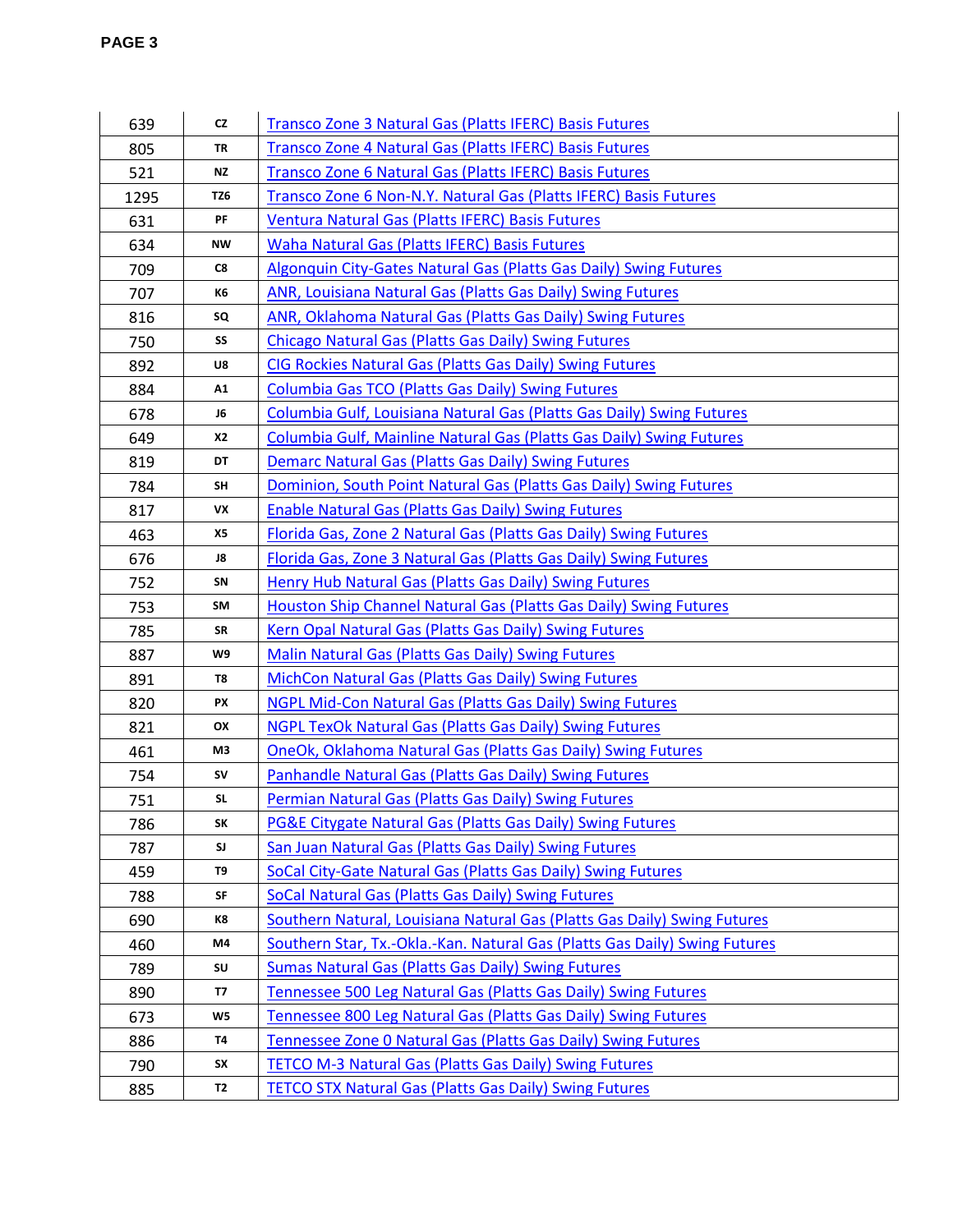| 674  | Y9                                | Texas Gas, Zone 1 Natural Gas (Platts Gas Daily) Swing Futures                     |
|------|-----------------------------------|------------------------------------------------------------------------------------|
| 646  | <b>X4</b>                         | <b>Transco Zone 1 Natural Gas (Platts Gas Daily) Swing Futures</b>                 |
| 889  | <b>T6</b>                         | Transco Zone 3 Natural Gas (Platts Gas Daily) Swing Futures                        |
| 677  | J3                                | Transco Zone 4 Natural Gas (Platts Gas Daily) Swing Futures                        |
| 1288 | TZ5                               | <b>Transco Zone 5 Natural Gas (Platts Gas Daily) Swing Futures</b>                 |
| 791  | <b>ST</b>                         | Transco Zone 6 Natural Gas (Platts Gas Daily) Swing Futures                        |
| 1287 | TZS                               | Transco Zone 6 Non-N.Y. Natural Gas (Platts Gas Daily) Swing Futures               |
| 1293 | TZI                               | Transco Zone 6 Non-N.Y. Natural Gas (Platts Gas Daily/Platts IFERC) Index Futures  |
| 822  | VS                                | <b>Ventura Natural Gas (Platts Gas Daily) Swing Futures</b>                        |
| 755  | SY                                | <b>Waha Natural Gas (Platts Gas Daily) Swing Futures</b>                           |
| 702  | IN                                | Henry Hub Natural Gas (Platts Gas Daily/Platts IFERC) Index Futures                |
| 798  | IX                                | TETCO M-3 Natural Gas (Platts Gas Daily/Platts IFERC) Index Futures                |
| 794  | IH                                | Dominion, South Point Natural Gas (Platts Gas Daily/Platts IFERC) Index Futures    |
| 813  | IW                                | NGPL Mid-Con Natural Gas (Platts Gas Daily/Platts IFERC) Index Futures             |
| 799  | $\mathsf{I}\mathsf{T}$            | Transco Zone 6 Natural Gas (Platts Gas Daily/Platts IFERC) Index Futures           |
| 705  | IY                                | Waha Natural Gas (Platts Gas Daily/Platts IFERC) Index Futures                     |
| 444  | L2                                | Columbia Gulf, Mainline Natural Gas (Platts Gas Daily/Platts IFERC) Index Futures  |
| 877  | Q1                                | Columbia Gas TCO (Platts Gas Daily/Platts IFERC) Index Futures                     |
| 445  | L4                                | Tennessee 800 Leg Natural Gas (Platts Gas Daily/Platts IFERC) Index Futures        |
| 795  | $\ensuremath{\mathsf{IR}}\xspace$ | Rockies Natural Gas (Platts Gas Daily/Platts IFERC) Index Futures                  |
| 882  | Y8                                | MichCon Natural Gas (Platts Gas Daily/Platts IFERC) Index Futures                  |
| 704  | IV                                | Panhandle Natural Gas (Platts Gas Daily/Platts IFERC) Index Futures                |
| 439  | C7                                | <b>OneOk, Oklahoma Natural Gas (Platts Gas Daily/Platts IFERC) Index Futures</b>   |
| 454  | M6                                | ANR, Louisiana Natural Gas (Platts Gas Daily/Platts IFERC) Index Futures           |
| 793  | IF                                | SoCal Natural Gas (Platts Gas Daily/Platts IFERC) Index Futures                    |
| 810  | $\mathbf H$                       | <b>Enable Natural Gas (Platts Gas Daily/Platts IFERC) Index Futures</b>            |
| 457  | <b>N7</b>                         | Algonquin City-Gates Natural Gas (Platts Gas Daily/Platts IFERC) Index Futures     |
| 446  | <b>N4</b>                         | Texas Gas, Zone 1 Natural Gas (Platts Gas Daily/Platts IFERC) Index Futures        |
| 442  | C <sub>4</sub>                    | Transco Zone 1 Natural Gas (Platts Gas Daily/Platts IFERC) Index Futures           |
| 792  | IK                                | PG&E Citygate Natural Gas (Platts Gas Daily/Platts IFERC) Index Futures            |
| 879  | Q4                                | Tennessee Zone 0 Natural Gas (Platts Gas Daily/Platts IFERC) Index Futures         |
| 809  | IQ                                | ANR, Oklahoma Natural Gas (Platts Gas Daily/Platts IFERC) Index Futures            |
| 449  | S9                                | Columbia Gulf, Louisiana Natural Gas (Platts Gas Daily/Platts IFERC) Index Futures |
| 700  | IS                                | Chicago Natural Gas (Platts Gas Daily/Platts IFERC) Index Futures                  |
| 881  | <b>Y7</b>                         | Tennessee 500 Leg Natural Gas (Platts Gas Daily/Platts IFERC) Index Futures        |
| 880  | Υ6                                | Transco Zone 3 Natural Gas (Platts Gas Daily/Platts IFERC) Index Futures           |
| 797  | IU                                | Sumas Natural Gas (Platts Gas Daily/Platts IFERC) Index Futures                    |
| 448  | <b>B2</b>                         | Transco Zone 4 Natural Gas (Platts Gas Daily/Platts IFERC) Index Futures           |
| 883  | Z8                                | CIG Rockies Natural Gas (Platts Gas Daily/Platts IFERC) Index Futures              |
| 812  | DI                                | Demarc Natural Gas (Platts Gas Daily/Platts IFERC) Index Futures                   |
| 389  | V8                                | Malin Natural Gas (Platts Gas Daily/Platts IFERC) Index Futures                    |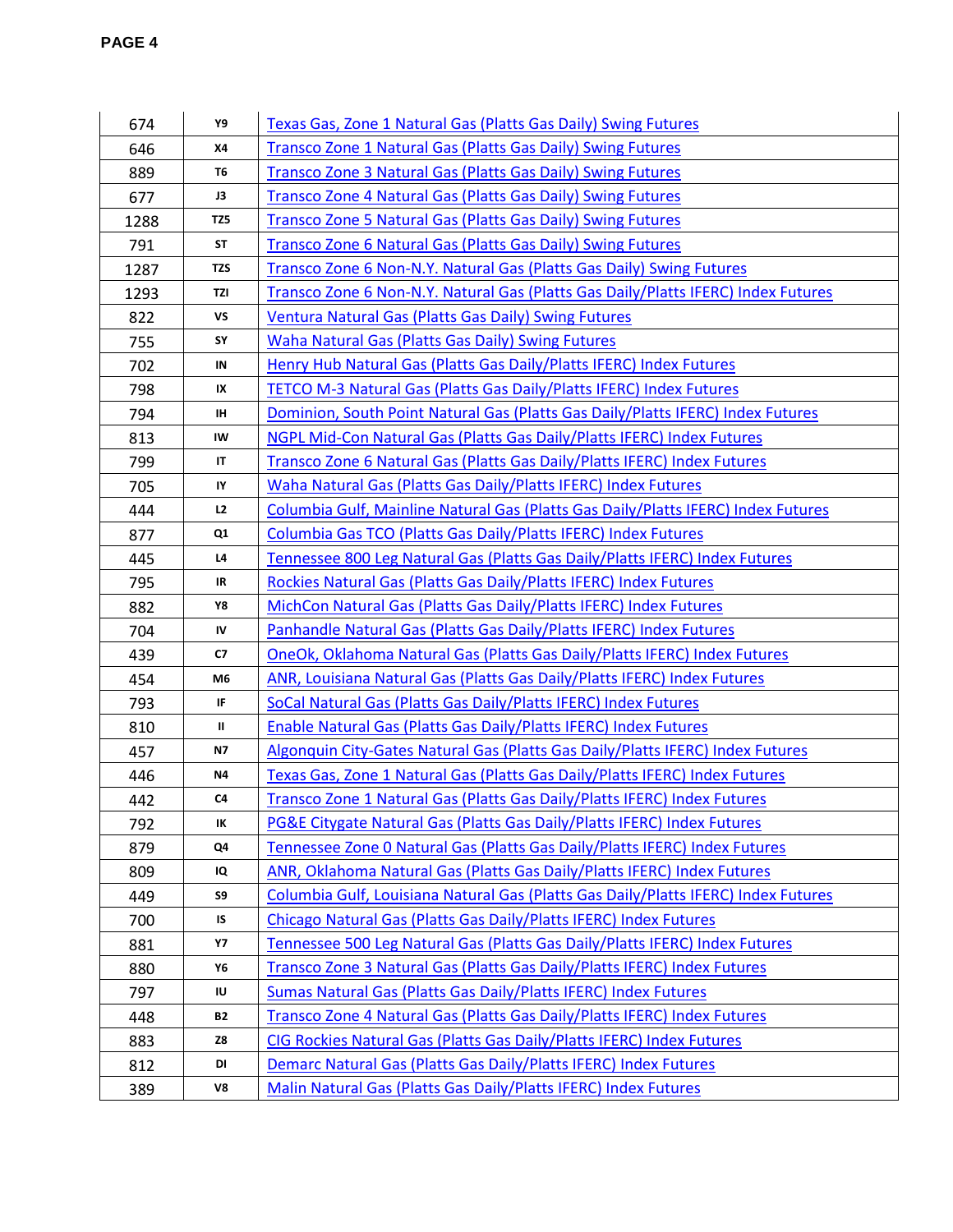| 455  | <b>N5</b>      | SoCal City-Gate Natural Gas (Platts Gas Daily/Platts IFERC) Index Futures               |
|------|----------------|-----------------------------------------------------------------------------------------|
| 836  | M8             | Southern Natural, Louisiana Natural Gas (Platts Gas Daily/Platts IFERC) Index Futures   |
| 441  | C3             | Florida Gas, Zone 2 Natural Gas (Platts Gas Daily/Platts IFERC) Index Futures           |
| 796  | IJ             | San Juan Natural Gas (Platts Gas Daily/Platts IFERC) Index Futures                      |
| 814  | OI             | NGPL TexOk Natural Gas (Platts Gas Daily/Platts IFERC) Index Futures                    |
| 438  | C <sub>9</sub> | Southern Star, Tx.-Okla.-Kan. Natural Gas (Platts Gas Daily/Platts IFERC) Index Futures |
| 701  | IL.            | Permian Natural Gas (Platts Gas Daily/Platts IFERC) Index Futures                       |
| 878  | Q <sub>2</sub> | <b>TETCO STX Natural Gas (Platts Gas Daily/Platts IFERC) Index Futures</b>              |
| 703  | IP             | Houston Ship Channel Natural Gas (Platts Gas Daily/Platts IFERC) Index Futures          |
| 447  | Q9             | Florida Gas, Zone 3 Natural Gas (Platts Gas Daily/Platts IFERC) Index Futures           |
| 815  | VI             | Ventura Natural Gas (Platts Gas Daily/Platts IFERC) Index Futures                       |
| 1013 | XAC            | <b>Algonquin Natural Gas (Platts IFERC) Fixed Price Futures</b>                         |
| 1031 | <b>DAR</b>     | ANR, Louisiana Natural Gas (Platts IFERC) Fixed Price Futures                           |
| 1032 | <b>DAL</b>     | ANR, Oklahoma Natural Gas (Platts IFERC) Fixed Price Futures                            |
| 1015 | ХO             | <b>Chicago Natural Gas (Platts IFERC) Fixed Price Futures</b>                           |
| 1017 | <b>XIC</b>     | CIG Rockies Natural Gas (Platts IFERC) Fixed Price Futures                              |
| 1276 | <b>CFS</b>     | Columbia Gas TCO (Platts IFERC) Fixed Price Futures                                     |
| 1026 | <b>DCE</b>     | Columbia Gulf, Mainline Natural Gas (Platts IFERC) Fixed Price Futures                  |
| 1028 | <b>DNP</b>     | Demarc Natural Gas (Platts IFERC) Fixed Price Futures                                   |
| 1275 | <b>DSF</b>     | Dominion, South Point Natural Gas (Platts IFERC) Fixed Price Futures                    |
| 1024 | <b>DAC</b>     | <b>Enable Natural Gas (Platts IFERC) Fixed Price Futures</b>                            |
| 1019 | <b>XGC</b>     | Florida Gas Zone 2 Natural Gas (Platts IFERC) Fixed Price Futures                       |
| 1020 | <b>XFC</b>     | Florida Gas Zone 3 Natural Gas (Platts IFERC) Fixed Price Futures                       |
| 818  | HBI            | <b>Henry Hub Combo Futures</b>                                                          |
| 1279 | <b>HHS</b>     | Henry Hub Natural Gas (Platts IFERC) Fixed Price Futures                                |
| 1283 | XJ             | Houston Ship Channel Natural Gas (Platts IFERC) Fixed Price Futures                     |
| 1023 | DFE            | Kern River Natural Gas (Platts IFERC) Fixed Price Futures                               |
| 1025 | <b>DML</b>     | <b>Malin Natural Gas (Platts IFERC) Fixed Price Futures</b>                             |
| 1285 | <b>MFS</b>     | MichCon Natural Gas (Platts IFERC) Fixed Price Futures                                  |
| 1284 | <b>NFS</b>     | NGPL Mid-Con Natural Gas (Platts IFERC) Fixed Price Futures                             |
| 1014 | <b>XNC</b>     | NGPL TexOk Natural Gas (Platts IFERC) Fixed Price Futures                               |
| 1016 | XKC            | OneOk, Oklahoma Natural Gas (Platts IFERC) Fixed Price Futures                          |
| 1281 | ХH             | Panhandle Natural Gas (Platts IFERC) Fixed Price Futures                                |
| 1277 | <b>PFS</b>     | Permian Natural Gas (Platts IFERC) Fixed Price Futures                                  |
| 1018 | XQ             | <b>PG&amp;E Citygate Natural Gas (Platts IFERC) Fixed Price Futures</b>                 |
| 1280 | XR             | Rockies Natural Gas (Platts IFERC) Fixed Price Futures                                  |
| 1278 | XХ             | San Juan Natural Gas (Platts IFERC) Fixed Price Futures                                 |
| 914  | SGW            | SoCal Gas City-Gate Natural Gas (Platts IFERC) Fixed Price Futures                      |
| 507  | ΧN             | SoCal Natural Gas (Platts IFERC) Fixed Price Futures                                    |
| 1021 | XSC            | Southern Natural Louisiana Natural Gas (Platts IFERC) Fixed Price Futures               |
| 1029 | <b>DVS</b>     | <b>Sumas Natural Gas (Platts IFERC) Fixed Price Futures</b>                             |